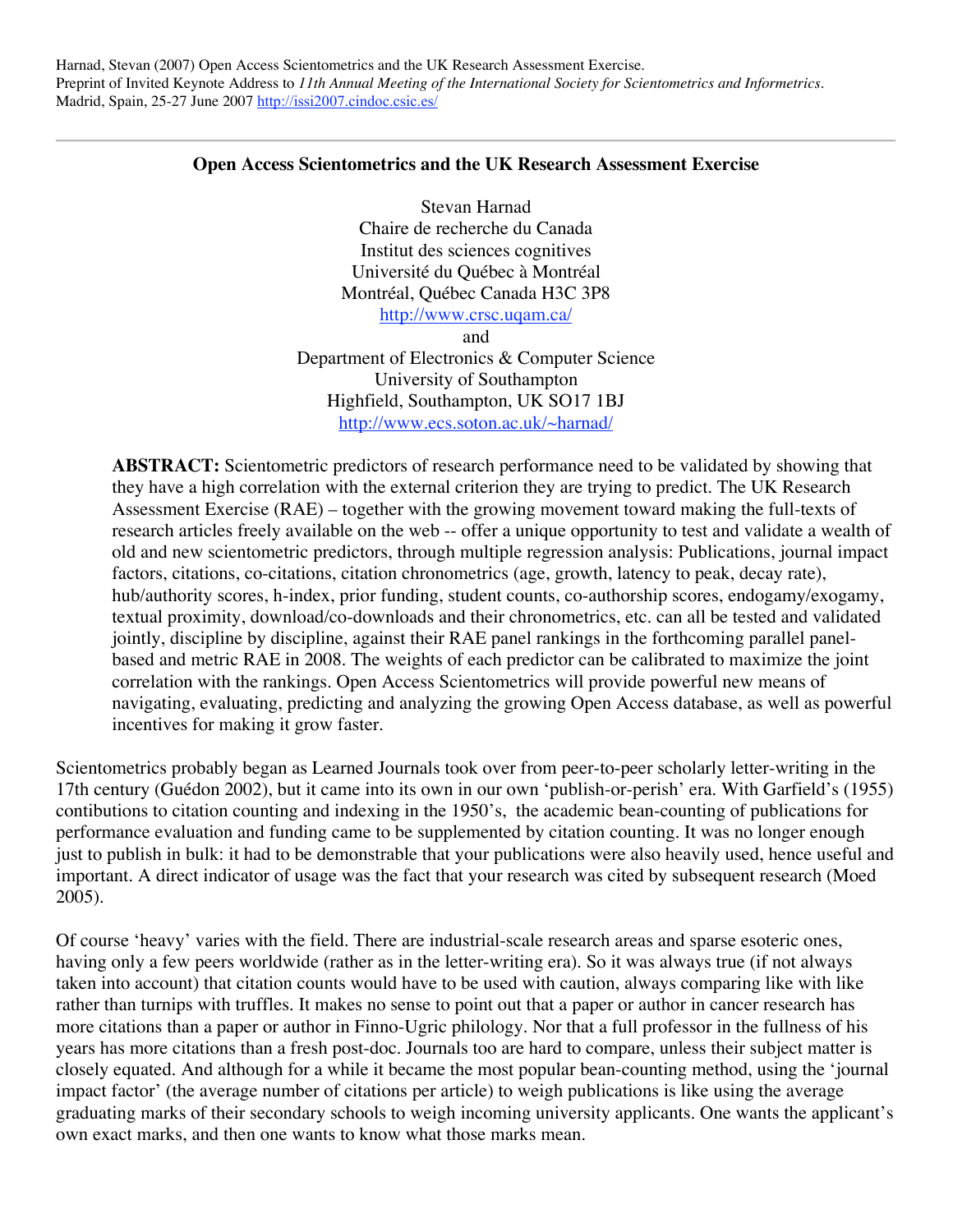**Psychometrics and Test Validation.** In weighing the meaning of metrics, scientometrics can perhaps take a lesson from psychometrics (Kline 2000). In the field of aptitude testing, the tests are constructed and validated against external criteria. One first starts by inventing test items, picking items that agree with one another in polarity: A set of items is given to a large number of testees, and their average scores on half of the test items are compared with their average scores on the other half. If the correlation is not very high, then the test does not even agree with itself, let alone predict something external to itself. Split-half correlations are called a test's reliability. Test/re-test correlations are a further measure of reliability.

Now suppose we have a reliable test, with split-halves and test/re-test being highly correlated: Is the test valid? Does it measure anything other than itself ? After all, in aptitude testing, we cannot afford to define aptitude 'operationally' -- as simply amounting to the score on the reliable test that I happen to have constructed and baptized a test of aptitude. Aptitude tests do not have face validity. We have to show that their score is predictive, in that it correlates with something else that we already agree to call aptitude.

In this respect, aptitude testing is like weather-forecasting. It is not enough to show that measures of barometric pressure are reliable, and tend to agree with themselves when measured repeatedly or in different ways. It has to be shown that they predict rain. If there is a high correlation between barometric pressure and probability of precipitation, then barometric pressure is validated as a predictor of impending rain. In the same way, we can correlate our aptitude test scores with some external measure of aptitude (age-related school performance norms perhaps, or postgraduation job performance, or human judgments of individuals' relative intelligence). This external variable against which psychometricians validate their test scores is called the 'criterion', and the measure of the validity of a test is essentially the size of its correlation with its criterion (or criteria).

Now note the difference between psychometics and meteorology: Barometric pressure either does or does not correlate with the likelihood of rain. If it doesn't, then we need to look for another predictor. In the case of aptitude tests, if we have an unreliable test, one that does not agree with itself, we can keep constructing new items and discarding old ones until we have made the test internally reliable. Then, if a reliable test has a low correlation with its external criterion, we can try discarding old items and constructing new ones in order to try to raise the test's correlation with its criterion to the level of predictive validity we need for normative use. In meteorology, if the correlation between pressure and rain is not high enough, we can't change the measure of pressure, but we can add more predictors, for example, current humidity, or the speed and direction of an approaching cold front. The measures can then be combined in a multiple regression equation, in which, say, 3 predictors, each with its own regression (or 'beta') weight, are used jointly to predict the criterion.

The same can be done with psychometric test validation. If the validity of a single test is too low, we can add more tests : tests of verbal ability, tests of numerical ability, tests of spatial ability – to see whether, jointly, they do a better job of predicting our criterion.

**Multivariate Metrics.** Now contrast this with the case of scientometrics, and citation counting in particular. Although I don't know whether it has been tested formally, let us assume that citation counts are indeed reliable, in that if you randomly split an author's works in half, there will be a good split-half correlation, and that if you take successive citation counts in two different time windows, they will be sufficiently correlated with one another too.

Now we proceed to validation : Correlations between citations and various criteria (e.g., performance indicators, such as funding, productivity, prizes) have been measured, much the way correlations between psychometric scores and their criteria have been measured. And those scientometric correlations have turned out to be whatever they have been : sometimes higher sometimes lower, but never, I would suggest, stellar – never approaching the kind of predictivity there is in meteorology or aptitude psychometrics or medical biometrics. And the reason validity is not higher is that we cannot really discard old test items and construct new ones to improve the correlation of citations with their criterion, as we do in psychometrics. Citation counts are citation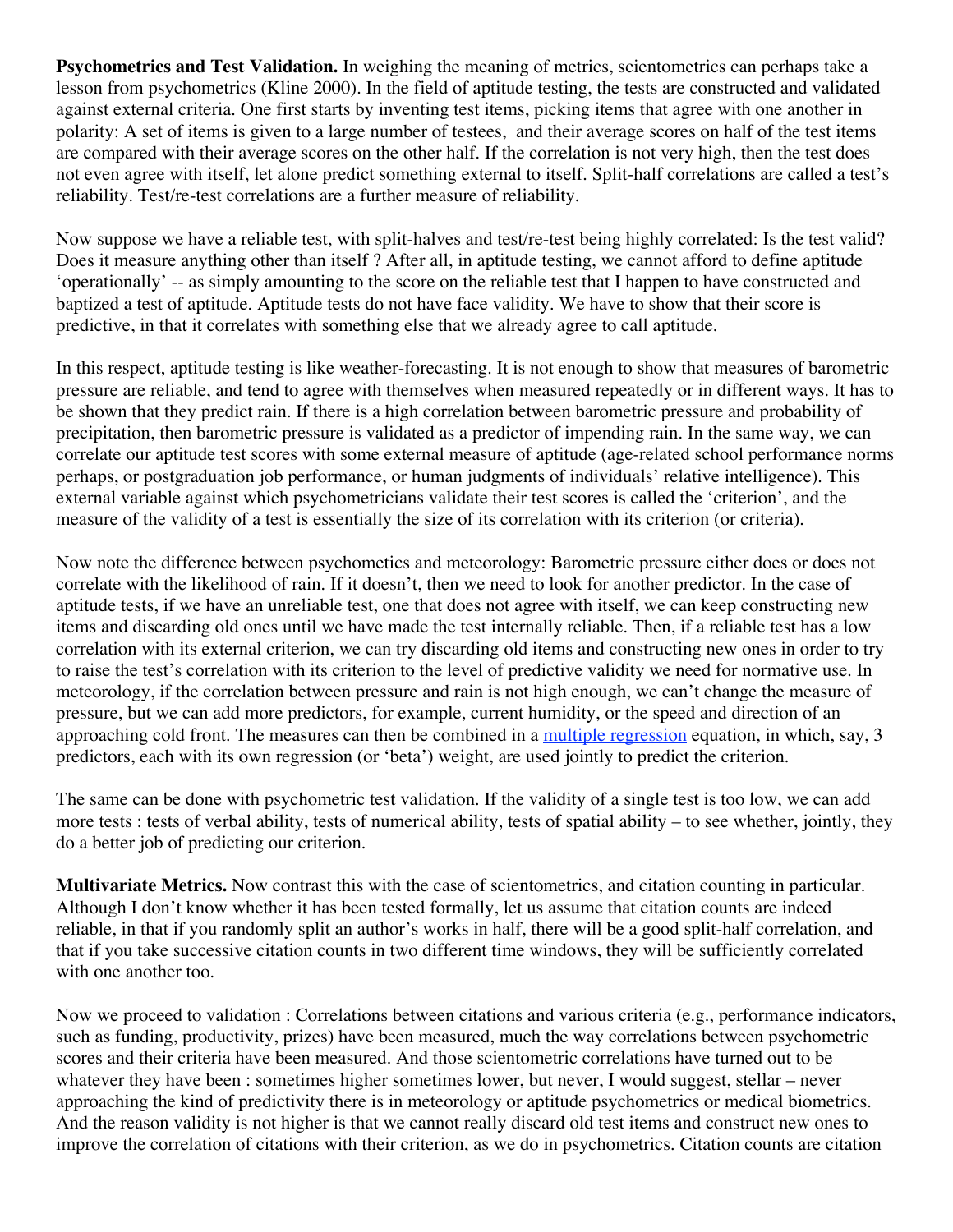counts. So we have thus far been rather passive about the validation of our scientific and scholarly performance metrics, taking pot-luck rather than systematically trying to increase their validity, as in psychometrics.

For a long time we simply stuck superstitiously with the journal citation impact factor. As noted, in evaluating individual papers or authors the average citation count of the journal in which their paper was published is a rather blunt instrument. Performance evaluation committees have since begun to look also at exact citation counts for papers or authors. There have been some gestures toward using co-citations too (after all, it should make a difference if a paper or author is co-cited with a graduate student versus a Nobel Laureate). The Institute for Scientific Information developed an 'immediacy index' for journals ; in principle, similar time-based measures could index an individual paper's or author's citation growth, latency to peak, and decay rate. Let's call those 'citation chronometrics'. Then there were 'hub' and 'authority' scores, measuring citation fan-out and fan-in (Kleinberg 1999). The authority score is a measure similar to Google's PageRank, that recursively weights incoming citations by their own respective incoming citation weights (Page et al. 1999). Lately we have also had Hirsch's (2005) h-index. Online download counts have likewise entered the arena. Many other metrics are possible too: co-authorship, endogamy/exogamy (how narrow or wide and even cross-disciplinary is a paper's or author' citation fan-in, fan-out, and wider interconnectivity?), textual proximity (degree of textual overlap, and latent semantic distance metrics ; Landauer et al 1998), download chronometrics, perhaps eventually even co-download measures. But for some reason, we have so far tended to use these metrics one at a time, as if both predictor and criterion were univariate, rather than trying to combine them into multivariate measures that might have higher predictive power.

The first thing psychometricians would do with a 'battery' of univariate metrics would be to systematically validate them against external criteria that already have some face validity for us : There are other classic performance measures, such as funding, doctoral student counts, and prizes -- but, frankly, using those would be circular, as they have not been externally validated either. What psychometricians sometimes do first with their batteries of diverse metrics is to look at their intercorrelational structure through principal-component and factor analyses. What has emerged, somewhat surprisingly, from factor-analyzing many diverse aptitude tests jointly is a single primary factor – the General Intelligence or 'G' factor – that is common to all of them. There are those who think G is some sort of artifact of the test construction and correlational methods used, but most psychometricians think G is actually an empirical finding : that there is a single basic human intellectual ability underlying all the other special abilities (Kline 2000).

Aptitude tests differ in the size of their G 'loadings', but all of them have some positive G loading. No one test, however, is a direct measure of G alone. It requires a battery of tests to get a picture of G (and so far individuals are not characterised as having a given 'G Score', but as having a composite of scores on a variety of different aptitude tests). Intelligence is multidimensional even if there is a shared underlying factor. Hence aptitude tests have to be multidimensional. But aptitude testing has the advantage over scientometrics that most of the various specific aptitude tests (verbal reasoning, mathematical reasoning, spatial visualization, short-term memory, reaction time, musical ability, motor coordination, etc., some of them psychometric, some of them biometric) have been validated against their respective criteria. This is not true in scientometrics: Citation and other metrics have been used, and their pairwise correlations with criteria have been calculated and reported, but nothing like the systematic validation process that goes into the construction and use of aptitude tests – calibrating and optimizing on the basis of data from generation after generation of students -- has been done with scientometric measures. Nothing like standardized 'norms' or benchmarks has as yet emerged from scientometrics.

It has to be said that this is partly because the database containing the most important of the scientometric indicators – citations -- has been in the proprietary hands of one sole database provider for decades, with parts of it temporarily leased (at no small cost) to those who wished to do some data-mining and analyses. This is about to change, with the onset of the 'Open Access' era: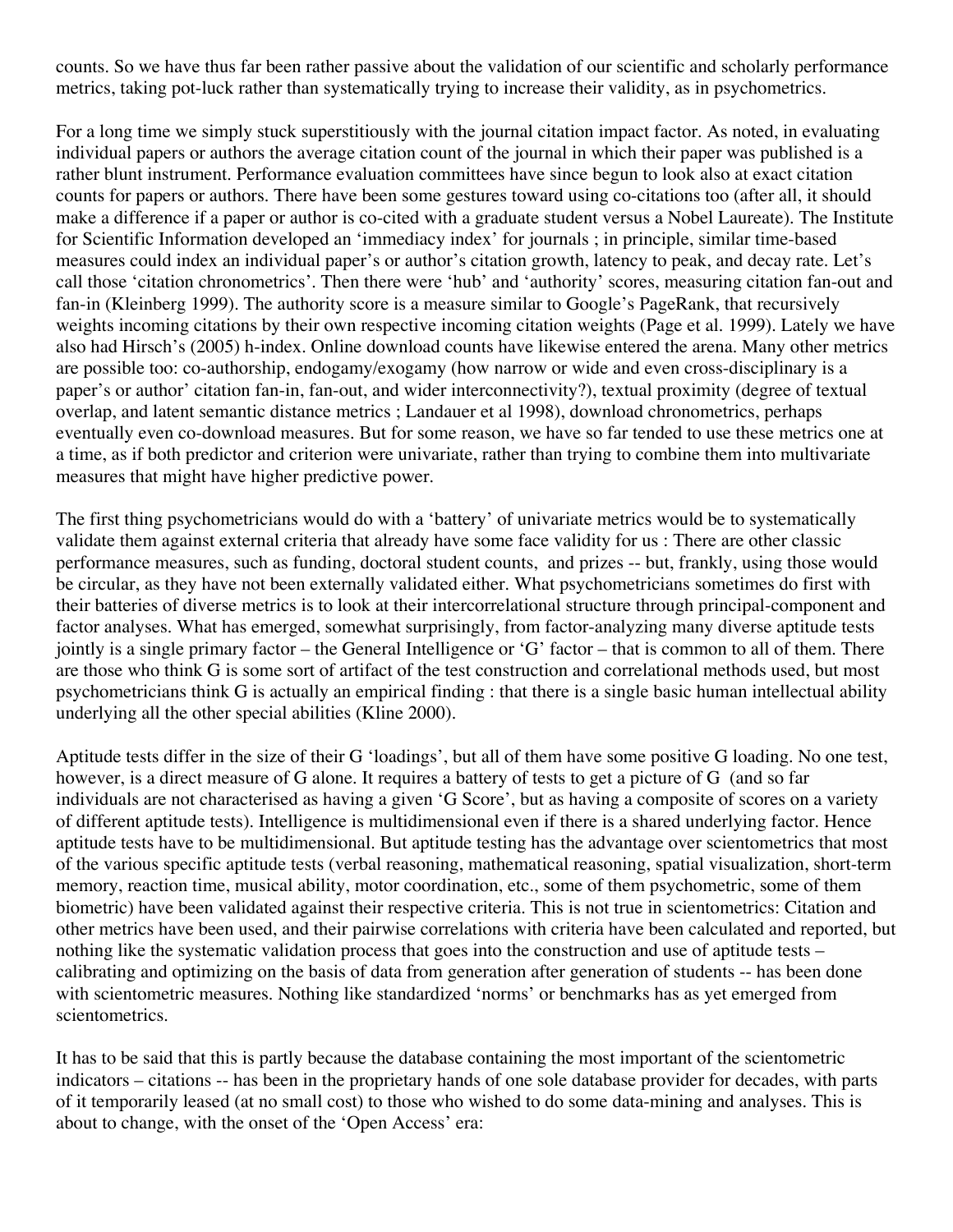**Open Access.** Until now, the reference metadata and cited references of the top 25% of the c. 24,000 peerreviewed journals published worldwide, across disciplines and languages, have been systematically fed (by the journal publishers) to the Institutite for Scientific Information (ISI), to be extracted and stored. But soon this is will change. It has been discovered (belatedly) that the Web makes it possible to make the full-text (not just the reference metadata and cited reference) of every single one of the 2.5 million articles published annually in those 24,000 journals (not just the top 25%) freely accessible online to all users (not just those that can afford paid access to the journals and the ISI dtabase).

Open Access (OA) means free online access to all peer-reviewed journal articles. In the paper era, because of the cost of generating and disseminating print-on-paper, OA was unthinkable. Paper access could not be provided free for all, because subscription income was needed to cover the costs of peer review and publishing. Moreover, the paper medium did not make it possible to (literally) put the entire peer-reviewed journal corpus at the fingertips of all users, everywhere, at all times (in the way the Web already does today – but with other forms of content, such as E-bay product blurbs, blogs, and pornography).

Awareness of the Web's potential for providing OA to the research corpus is arriving belatedly for a number of reasons, but the chief two reasons are that for a long time most researchers neither realized (nor believed) (1) that OA was fully within their reach, nor (2) that it could bring them substantial benefits.

(1) **Reachability of OA.** That OA was fully within researchers' reach had in fact already been demonstrated decades earlier, first by the computer scientists who invented Unix and the Internet, and immediately began storing and sharing their papers on 'anonymous FTP sites' (in the '80's, and then on websites, once the web was invented). Next, some branches of physics -- notably high energy physics (in which there had already been a culture, even in the paper era, of systematically sharing one another's prepublication preprints) -- made the natural transition to first sharing preprints via email and then via the web : In the early '90s, physicists began self-archiving their papers in electronic form ('eprints') -- both before (preprints) and after peer-review (postprints) -- in a central web archive (long called XXX and eventually Arxiv). In computer science, meanwhile, where self-archiving had been going on even longer, but on authors' local FTP and websites rather than centrally, a central harvester of those local websites, Citeseer, was created in the late '90s that not only gathered together all the computer science papers it could trawl from the web, but extracted and linked their reference lists, generating a rudimentary citation count for each article (Giles et al. 1999). Shortly thereafter, Citebase was created to do the same (and more) for the contents of Arxiv (Brody 2003). (We will return to Citebase, shortly.)

**(2) Benefits of OA.** But apart from these two bursts of spontaneous self-archiving in computer science and some areas of physics, other disciplines did not pick up on the power and potential of the online medium for enhancing the usage of their work. Lawrence (one of the co-inventors of Citeseer) published a study in Nature in 2001, showing that articles that were made freely available on the Web were cited more than twice as much as those that were not ; yet most researchers still did not rush to self-archive. The finding of an OA citation impact advantage was soon extended beyond computer science, first to physics (Harnad & Brody 2004), and then also to all 10 of the biological, social science, and humanities disciplines so far tested (Hajjem et al 2005) ; yet the worldwide spontaneous self-archiving rate continued to hover around 15%.

If researchers themselves were not very heedful of the benefits of OA, however, their institutions and research funders – co-beneficiaries of their research impact – were: To my knowledge, the department of Electronics and Computer Science (ECS) at University of Southampton was the first to mandate self-archiving for all departmental research articles published: These had to be deposited in the department's own Institutional Repository (IR) (upgraded using the first free, open source software for creating OA IRs, likewise created at Southampton and now widely used worldwide).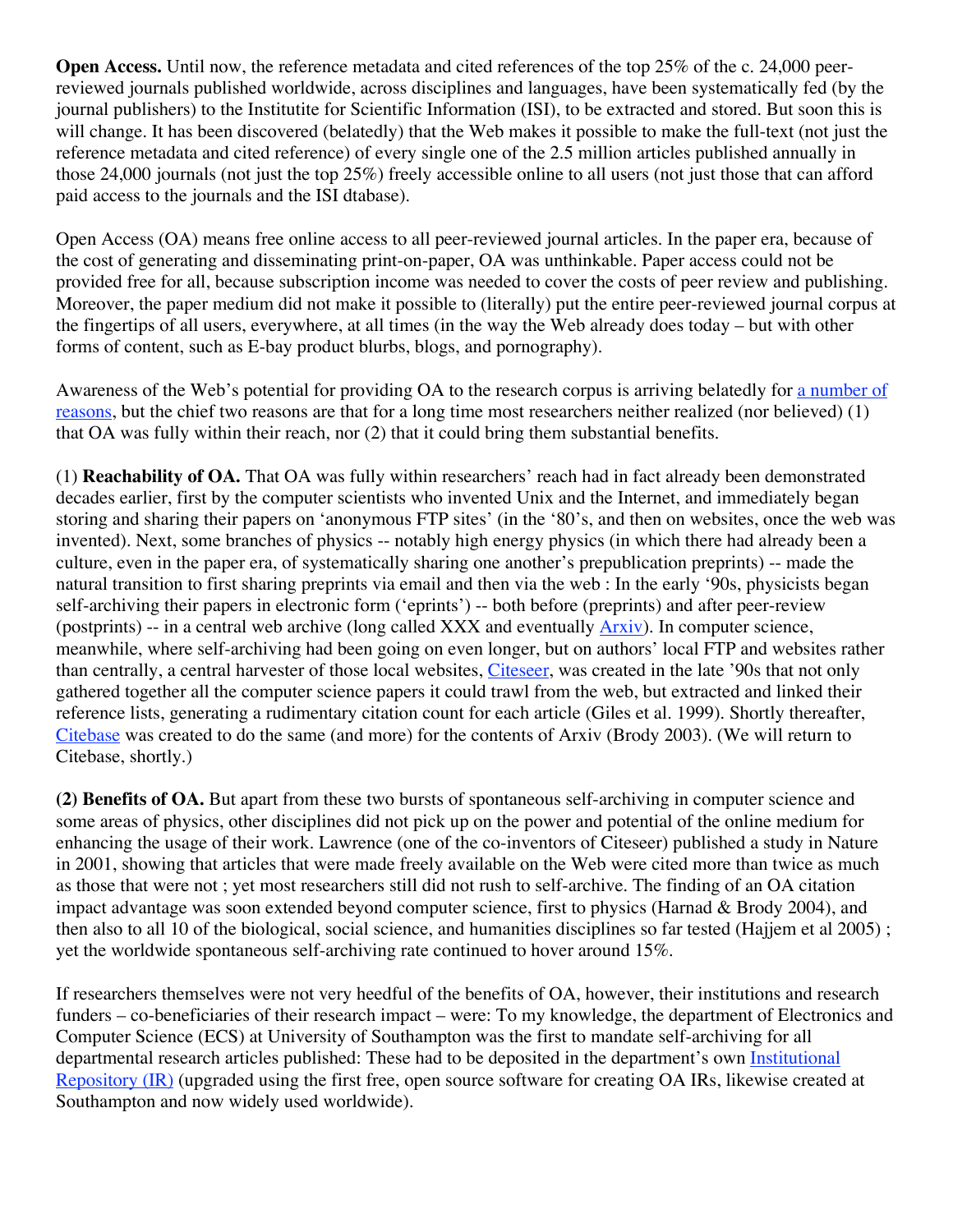Southampton was persuaded to do what it did in part because of something unique to the United Kingdom : The Research Assessment Exercise (RAE), in which research performance indicators from every department in every UK university are evaluated and ranked every six years or so, with the departments receiving substantial top-sliced research funding as a function of their RAE rank.

**The UK Research Assessment Exercise (RAE).** The RAE is a very cumbersome, time-consuming and expensive undertaking, for the researchers as well as the assessors. It requires preparing and submitting piels and piles of paper containing indicators of research productivity and performance (funding, students, publications, applications, industrial spin-offs, etc.) along with each researcher's four best papers, which are then 'peer-reviewed' by an RAE panel for each discipline. Of course, these papers are already published, hence have already been peer-reviewed; moreover, those that were published in the better journals had already been peer-reviewed by the best experts in the world in their field, not a generic RAE panel. But the interesting thing about the RAE outcome was that although (for no particular reason) it explicitly forbade citation counts among its performance indicators, the RAE rankings nevertheless turned out to be highly correlated with the total citation counts for the submitted researchers, and this was found to be true in every one of the RAE disciplines for which the correlation was tested (Oppenheim 1996).

The question then arises : If the RAE ranks that result from this complicated and time-consuming process are highly correlated with citations that are not even explicitly counted, why not just count the citations? If the correlation is high enough, the cumbersome process can be dropped, or at least simplified. Professor Charles Oppenheim of Loughborough University (who did most of the RAE/citation correlation studies), the University of Southampton research group that did most of the OA citation advantage studies, and many others in the UK, accordingly urged that the RAE should be dropped or simplified in favor of metrics, and it was subsequently decided to do so: The next RAE in 2008 will be a parallel exercise, conducted the old, complicated way, alongside a new, stream-lined, metrics-based way (Harnad 2006). But another complication has arisen:

In many of the hard-science disciplines there was a metric that correlated with the RAE outcome even more highly than citations: *prior research funding*. One could hence make an even stronger argument for basing the RAE rank entirely on prior research funding in those disciplines (where the correlation was close to 1.0). The problem, however, is that research funding is explicitly submitted as a performance indicator. So its tight correlation with the RAE outcome could well be because the RAE panels, in making their evaluations, were strongly influenced (indeed biassed) by the amount of prior funding received – perhaps more influenced than by other factors, such as, for example, the quality of the submitted papers (which the panels were not necessarily even best-qualified to judge). Citations, in contrast, were not submitted or counted; so their correlation with the outcome, though not as high as that of prior funding, was 'unbiassed'. (Moreover, the RAE is meant to be an independent, top-sliced component of UK research funding, alongside classical competitive proposal-based funding, in a *dual* funding system. If prior funding were given too heavy a weight in the RAE ranking, that would merely amount to collapsing the dual funding system into a single proposal-based system, and just adding a multiplier effect to the proposal-based funding, amplifying any Matthew Effect, with the rich just getting richer and the poor poorer.)

There is a lesson to be learned here, and we will return to it, but first, back to the problem of the low spontaneous OA self-archiving rate worldwide, despite the evidence that it doubles citations. Part of the reasoning that drove Southampton's ECS department to adopt the world's first self-archiving mandate was that it would increase the visibility and usage of the department's research, thereby increasing its citation impact, and, in turn, the department's RAE rank. But there was also a lot of enthusiasm in the department for OA selfarchiving, arising from studies based on citation-linking the articles deposited in the Physics Arxiv, through Citebase, the scientometric search engine created by Tim Brody, then a doctoral student in the department (Brody 2003; Harnad et al. 2003; Harnad & Brody 2004).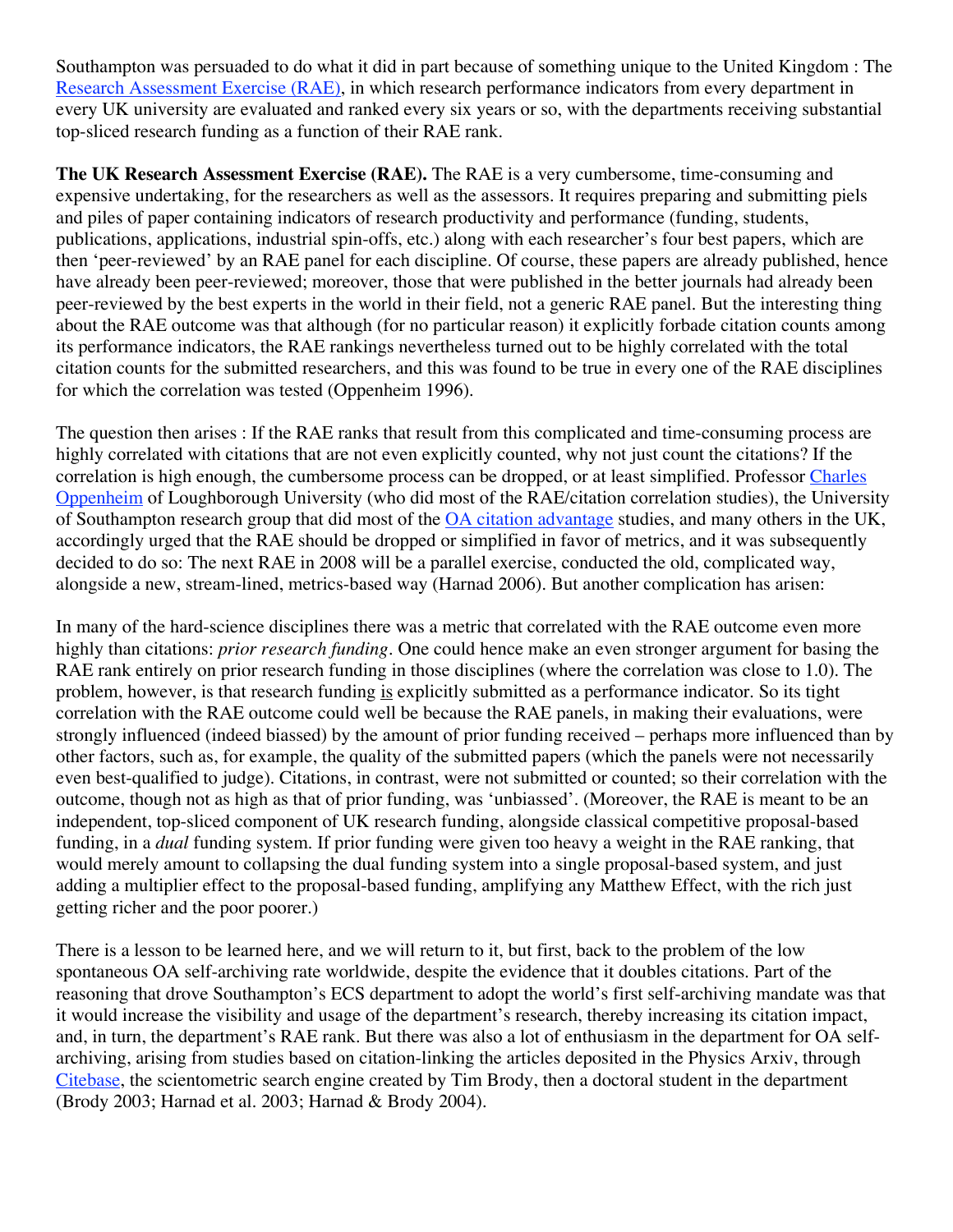**Citebase.** In conjunction with citation data from the ISI database (from a leased ISI CD-ROM), Citebase was used to compare the citation counts for articles in the same physics journals and years that were and were not self-archived in Arxiv. Lawrence's OA citation advantage in computer science was confirmed in physics. Brody then went on to compare the download counts for articles in Arxiv within the first six months after they were deposited, and their citation counts a year or more later – and found a significant correlation : Early citation counts predict later citation counts, but download counts predict citations even earlier. A download/citation correlator was designed that allowed the user to set the time-window for calculating the correlation between downloads and citations (Brody et al 2006).

Citebase accordingly began adding more and more metrics on which it could rank the results of searches, including (for either the paper or the author): dates (age), citations, downloads, hub scores, authority scores, cocitedness scores. These rankings were of course for demonstration purposes only, and unvalidated. They were also very noisy, as authors' names were not uniquely sorted, the download data only came from the UK mirror site of Arxiv (as the primary US Arxiv site did not allow us to analyze their download statistics), not all articles in Arxiv had been successfully linked, and of course Arxiv's coverage of physics is not complete. Nevertheless, Citebase demonstrated the potential power of citation-based navigation as well as (univariate) scientometric ranking.

**A Scientometric Ranking Engine for the RAE.** The natural next step – apart from increasing Citebase's coverage – is to add more of the 'vertical' metrics that currently allow univariate ranking, one variable at a time, but to turn them instead into 'horizontal' multivariate metrics, in a dynamic multiple-regression engine, in which each of the individual vertical predictors can be given a weight and combined in a multivariate linear equation. This can of course be done by simply picking one (or more) of the univariate metrics themselves, and using it as the criterion. That allows some rudimentary assignment of the beta weights on each remaining predictor. Or the weights can be hand-calibrable, so the user can explore the ranking yielded by different (normalized) hand-adjusted weights.

But the best solution of all is to provide an external criterion for validating the weights on the battery of predictor metrics. And there is, in the case of RAE 2008, a natural criterion, namely, the ranks generated by the parallel panel-based ('peer review') exercise itself. For all submitted authors (or papers), a Citebase-like multiple regression engine can be fed their publication counts, their articles' journal impact factors, citation counts, co-citation counts, citation chronometrics (age, growth, latency to peak, decay rate), hub/authority scores, h-index, prior funding, student counts, co-authorship scores, endogamy/exogamy scores, textual proximity scores, download and co-download counts and chronometrics, and more. The multiple regression of all those predictor metrics onto the panel rankings as the validation criterion will generate the default beta weights (different in each discipline) for each metric (Harnad 2006). This will give an indication of the validity of the predictor metrics as a whole, relative to the panel-based rankings as the criterion. It will also allow adjustments, to calibrate the weights on the predictors so as to fine-tune the outcome or eliminate biasses (e.g., to reduce or remove the Matthew Effect of prior funding; or there may be other factors to amplify, reduce, minimize, or eliminate). The battery could also be factor-analyzed to look for a smaller number of underlying factors – possibly even a 'G-factor', if there is one.

The UK RAE is merely one glimpse of the possibilities opened up by OA scientometrics (Shadbolt et al. 2006). There is no more reason for these metrics to remain inaccessible to all users in the online age than for the research articles themselves to remain inaccessible. The data-mining potential of an OA corpus is enormous, not just for research evaluation by performance assessors, but for search and navigation by reseacher-users, students, and even the general public. Historians of knowledge, as well as analysts trying to predict the future course of knowledge will gain a wealth of powerful new tools to do so. The only thing missing is the primary OA database: the articles themselves. The main allies in demonstrating to the research community the benefits of providing that primary OA database today are the self-same scientometric tools that are waiting to mine it.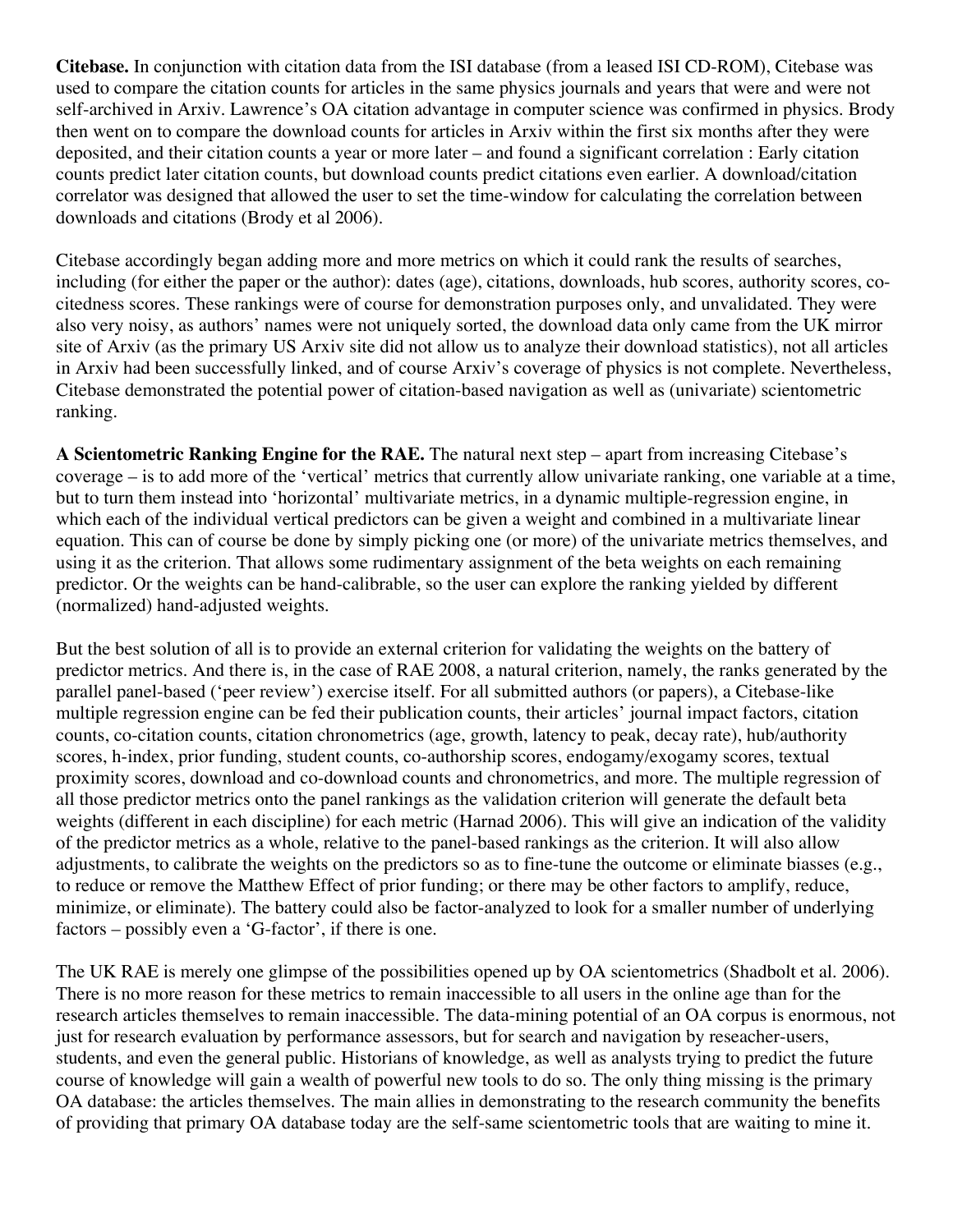## **REFERENCES**

Brody, T. (2003) Citebase Search: Autonomous Citation Database for e-Print Archives. *ECS Technical Report* http://eprints.ecs.soton.ac.uk/10677/

Brody, T., Harnad, S. and Carr, L. (2006) Earlier Web Usage Statistics as Predictors of Later Citation Impact. *Journal of the American Association for Information Science and Technology (JASIST)* 57(8) pp. 1060-1072. http://eprints.ecs.soton.ac.uk/10713/

Garfield, E., (1955) Citation Indexes for Science: A New Dimension in Documentation through Association of Ideas. *Science* 122: 108-111 http://www.garfield.library.upenn.edu/papers/science\_v122(3159)p108y1955.html

Giles, C.L. , K. Bollacker, and S. Lawrence (1998) "CiteSeer: An Automatic Citation Indexing System," *Digital Libraries 98: Third ACM Conf. on Digital Libraries*, ACM Press, New York, 1998, pp. 89-98. http://www.neci.nj.nec.com/homepages/lawrence/citeseer.html

Guédon, Jean-Claude, (2002) *In Oldenburg's Long Shadow: Librarians, Research Scientists, Publishers, and the Control of Scientific Publishing*. Washington, DC: The Association of Research Libraries http://www.arl.org/resources/pubs/mmproceedings/138guedon.shtml

Hajjem, C., Harnad, S. and Gingras, Y. (2005) Ten-Year Cross-Disciplinary Comparison of the Growth of Open Access and How it Increases Research Citation Impact. *IEEE Data Engineering Bulletin* 28(4) pp. 39-47. http://eprints.ecs.soton.ac.uk/12906/

Harnad, S. (2006) Online, Continuous, Metrics-Based Research Assessment. Technical Report, ECS, University of Southampton. http://eprints.ecs.soton.ac.uk/12130/

Harnad, S. & Brody, T. (2004) Comparing the Impact of Open Access (OA) vs. Non-OA Articles in the Same Journals, *D-Lib Magazine* 10 (6) June http://www.dlib.org/dlib/june04/harnad/06harnad.html

Harnad, S., Carr, L., Brody, T. & Oppenheim, C. (2003) Mandated online RAE CVs Linked to University Eprint Archives: Improving the UK Research Assessment Exercise whilst making it cheaper and easier. *Ariadn*e 35 (April 2003).

http://www.ariadne.ac.uk/issue35/harnad/

Hirsch, Jorge E., (2005), "An index to quantify an individual's scientific research output" *Proceedings of the National Academy of Sciences* 102(46) 16569-16572 http://www.pnas.org/cgi/content/abstract/102/46/16569

Kleinberg, Jon, M. (1999) Hubs, Authorities, and Communities. *ACM Computing Surveys* 31(4) http://www.cs.brown.edu/memex/ACM\_HypertextTestbed/papers/10.html

Kline, Paul (2000) *The New Psychometrics: Science, Psychology and Measurement*. Routledge

Lawrence, S. (2001) Online or Invisible? *Nature* 411 (6837): 521. http://www.neci.nec.com/~lawrence/papers/online-nature01/

Landauer, T. K., Foltz, P. W., & Laham, D. (1998). Introduction to Latent Semantic Analysis. *Discourse Processes*, 25, 259-284.